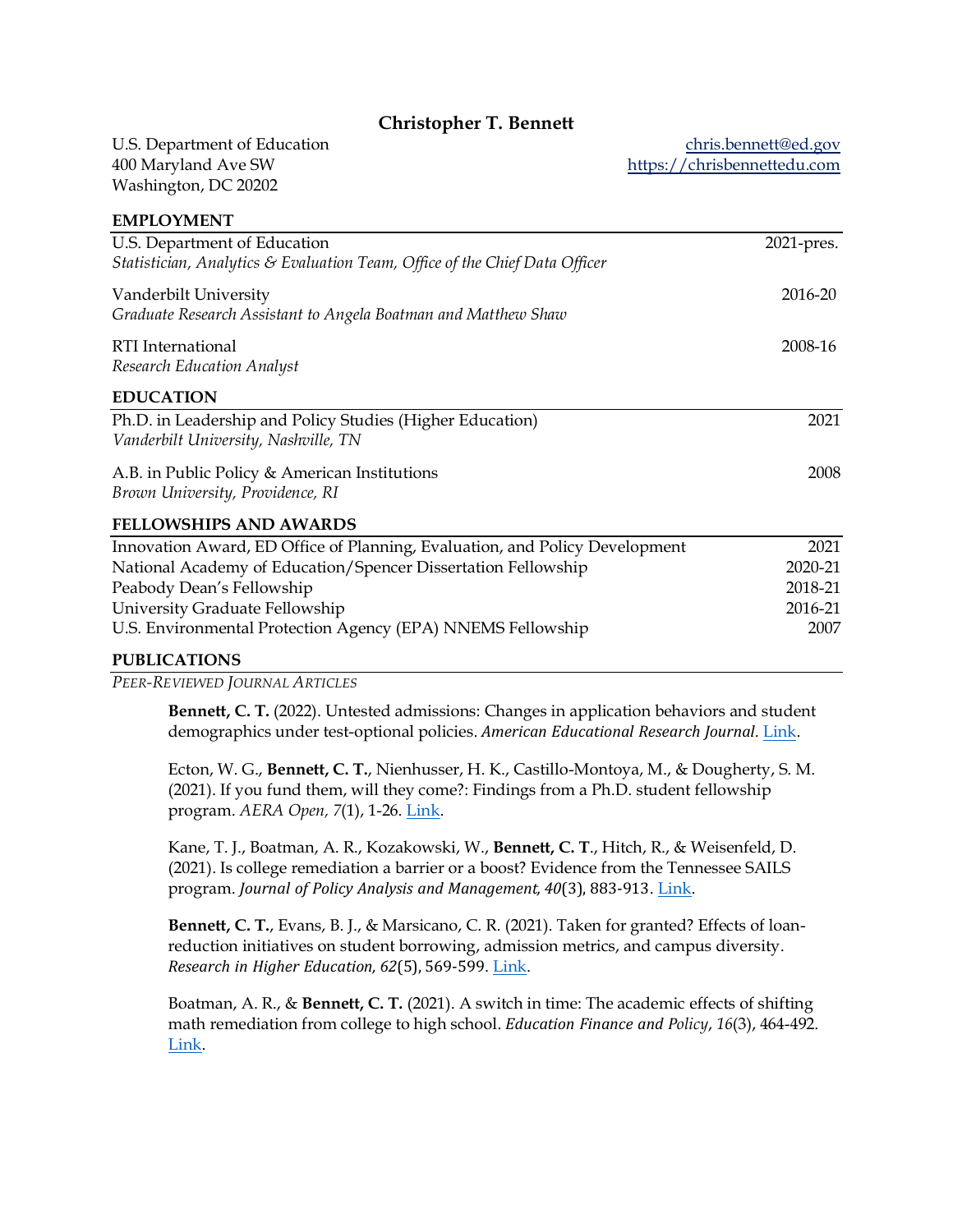#### *SUBMITTED FOR PEER REVIEW*

Bennett, C. T. (Revisions requested at the *Journal of Policy Analysis and Management*). Master's for hire: Experimental evidence on employers' perceptions of master's degrees from forprofit institutions.

Bennett, C. T. (Revisions requested at the *Review of Higher Education*). On the tenuous track: Contingent faculty unionization at private, nonprofit institutions.

# *TECHNICAL REPORTS AND OTHER PUBLICATIONS*

Madoo, B., & **Bennett, C. T.** (2021). Drawing insights from the Higher Education Emergency Relief Fund (HEERF) reporting for 2020. Data Matters blog, Office of the Chief Data Officer, U.S. Department of Education. [Link.](https://content.govdelivery.com/accounts/USED/bulletins/2f109ee)

Kane, T. J., Boatman, A. R., Kozakowski, W., **Bennett, C. T.**, Hitch, R., & Weisenfeld, D. (2020). Is college remediation a barrier or a boost? Evidence from Tennessee. *Education Next, 20*(2), 64-71. [Link.](https://www.educationnext.org/college-remediation-barrier-boost-evidence-from-tennessee/)

Cataldi, E. F., **Bennett, C. T.**, & Chen, X. (2018). First-generation students: College access, persistence, and postbachelor's outcomes (NCES 2018-421). National Center for Education Statistics. [Link.](https://nces.ed.gov/pubsearch/pubsinfo.asp?pubid=2018421)

Kane, T. J., Boatman, A. R., Kozakowski, W., **Bennett, C. T.**, Hitch, R., & Weisenfeld, D. (2018). Remedial math goes to high school: An evaluation of the Tennessee SAILS program. Research Report. Cambridge, MA: Center for Education Policy Research, Harvard University. [Link.](https://cepr.harvard.edu/publications/remedial-math-goes-high-school-evaluation-tennessee-sails-program)

Wine, J., Janson, N., Siegel, P., & **Bennett, C. T.** (2013). 2008/09 Baccalaureate and Beyond Longitudinal Study (B&B:08/09) full-scale methodology report (NCES 2014-041). National Center for Education Statistics. [Link.](https://nces.ed.gov/pubsearch/pubsinfo.asp?pubid=2014041)

#### **PRESENTATIONS**

- **Bennett, C. T.,** Madoo, B., Morrison, E. L. & Shankster, A. (2021, August). Education Stabilization Fund reports: Insights and lessons for data quality. Presented virtually at the U.S. Department of Education's NCES STATS-DC Conference.
- **Bennett, C. T.** (2021, May). Untested admissions: Effects of test-optional policies on undergraduate applications and student body composition. Invited virtual presentation at the University of Wisconsin-Madison's SSTAR Lab. Madison, WI.
- **Bennett, C. T.** (2021, March). Master's for hire: Experimental evidence on employers' perceptions of master's degrees from for-profit institutions. Paper scheduled to be presented virtually at the annual conference of the Association for Education Finance and Policy.
- **Bennett, C. T.** (2021, February). Master's for hire: Experimental evidence on employers' perceptions of master's degrees from for-profit institutions. Paper scheduled to be presented virtually at the annual conference of the Sociology of Education Association.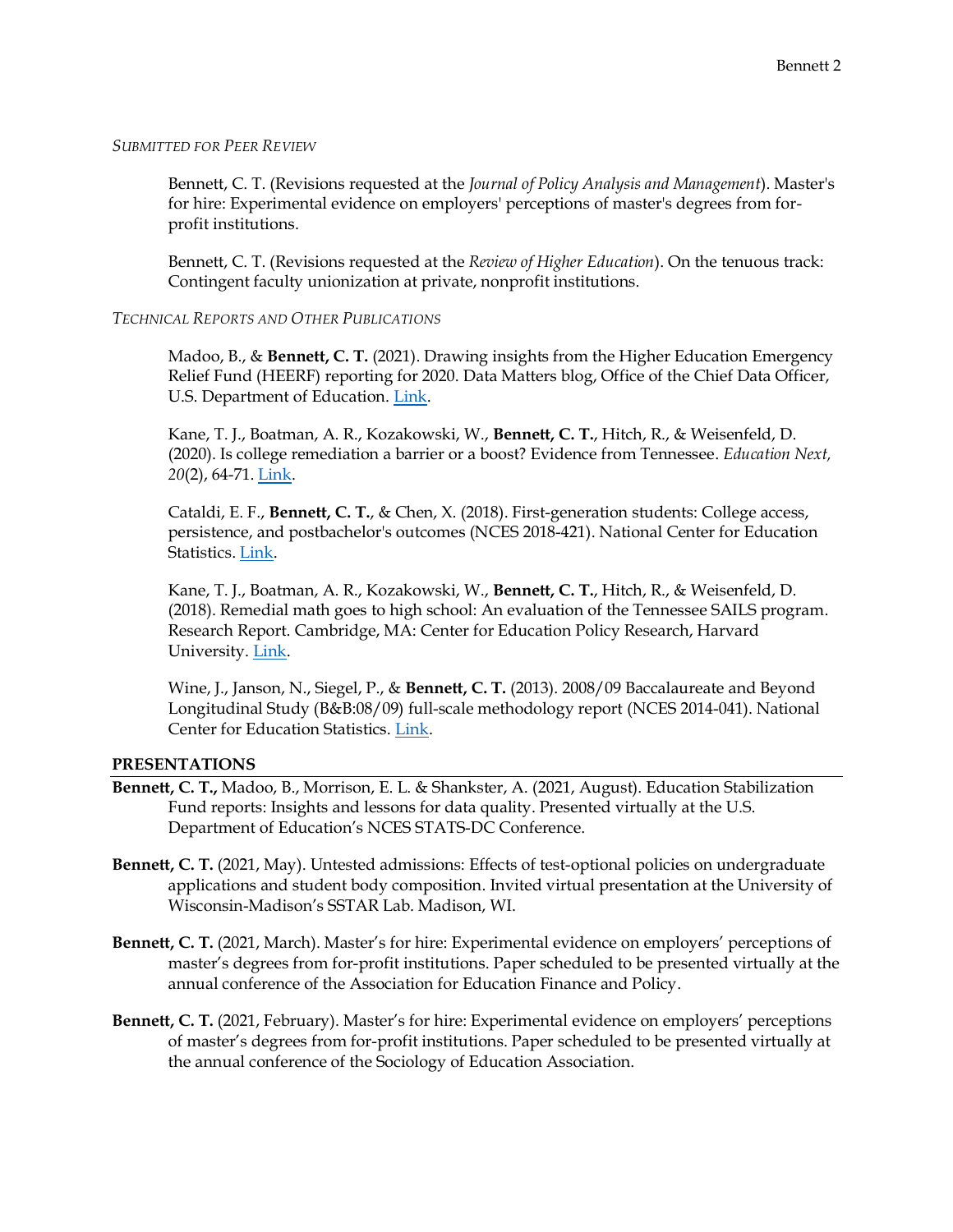- **Bennett, C. T.** (2020, November). Back to the books: Predictors of graduate enrollment for Great Recession-era bachelor's recipients. Paper presented virtually at the annual conference of the Association for the Study of Higher Education, New Orleans, LA.
- Ecton, W., **Bennett, C. T.,** Castillo-Montoya, M., Dougherty, S. M., & Nienhusser, H. K. (2020, November). If you fund them, will they come?: Findings from a graduate student fellowship program. Paper presented virtually at the annual conference of the Association for the Study of Higher Education, New Orleans, LA.
- **Bennett, C. T.** (2020, November). Untested admissions: Effects of test-optional policies on undergraduate applications and student body composition. Paper presented virtually at the fall research conference of the Association for Public Policy Analysis and Management, Washington, DC.
- **Bennett, C. T.** (2020, April). Perceptions of MBA degrees from for-profit universities: Evidence from a survey experiment. Paper scheduled to be presented at the annual meeting of the American Educational Research Association, San Francisco, CA. [Conference cancelled.]
- Ecton, W., **Bennett, C. T.,** Castillo-Montoya, M., Dougherty, S. M., & Nienhusser, H. K. (2020, April). If you fund them, will they come?: Findings from a graduate student fellowship program. Paper scheduled to be presented at the annual meeting of the American Educational Research Association, San Francisco, CA. [Conference cancelled.]
- **Bennett, C. T.** (2020, March). Untested admissions: Effects of test-optional policies on undergraduate applications and student body composition. Paper presented virtually at the annual conference of the Association for Education Finance and Policy, Fort Worth, TX.
- Bennett, C. T. (2019, November). Untested admissions: Effects of test-optional policies on undergraduate applications and student body composition. Paper presented at the annual conference of the Association for the Study of Higher Education, Portland, OR.
- **Bennett, C. T.**, Evans, B. J., & Marsicano, C. R. (2019, April). Taken for granted?: Effects of loanreduction initiatives on student borrowing, application behaviors, and campus diversity. Paper presented at the annual meeting of the American Educational Research Association, Toronto, ON.
- **Bennett, C. T.** (2019, April). Untested admissions: Effects of test-optional policies on undergraduate selectivity and diversity. Paper presented at the annual meeting of the American Educational Research Association, Toronto, ON.
- **Bennett, C. T.**, Evans, B. J., & Marsicano, C. R. (2019, March). Taken for granted?: Effects of loanreduction initiatives on student borrowing, application behaviors, and campus diversity. Paper presented at the annual conference of the Association for Education Finance and Policy, Kansas City, MO.
- **Bennett, C. T.** (2018, November). On the tenuous track: Contingent faculty unionization at private, nonprofit institutions. Paper presented at the annual conference of the Association for the Study of Higher Education, Tampa, FL.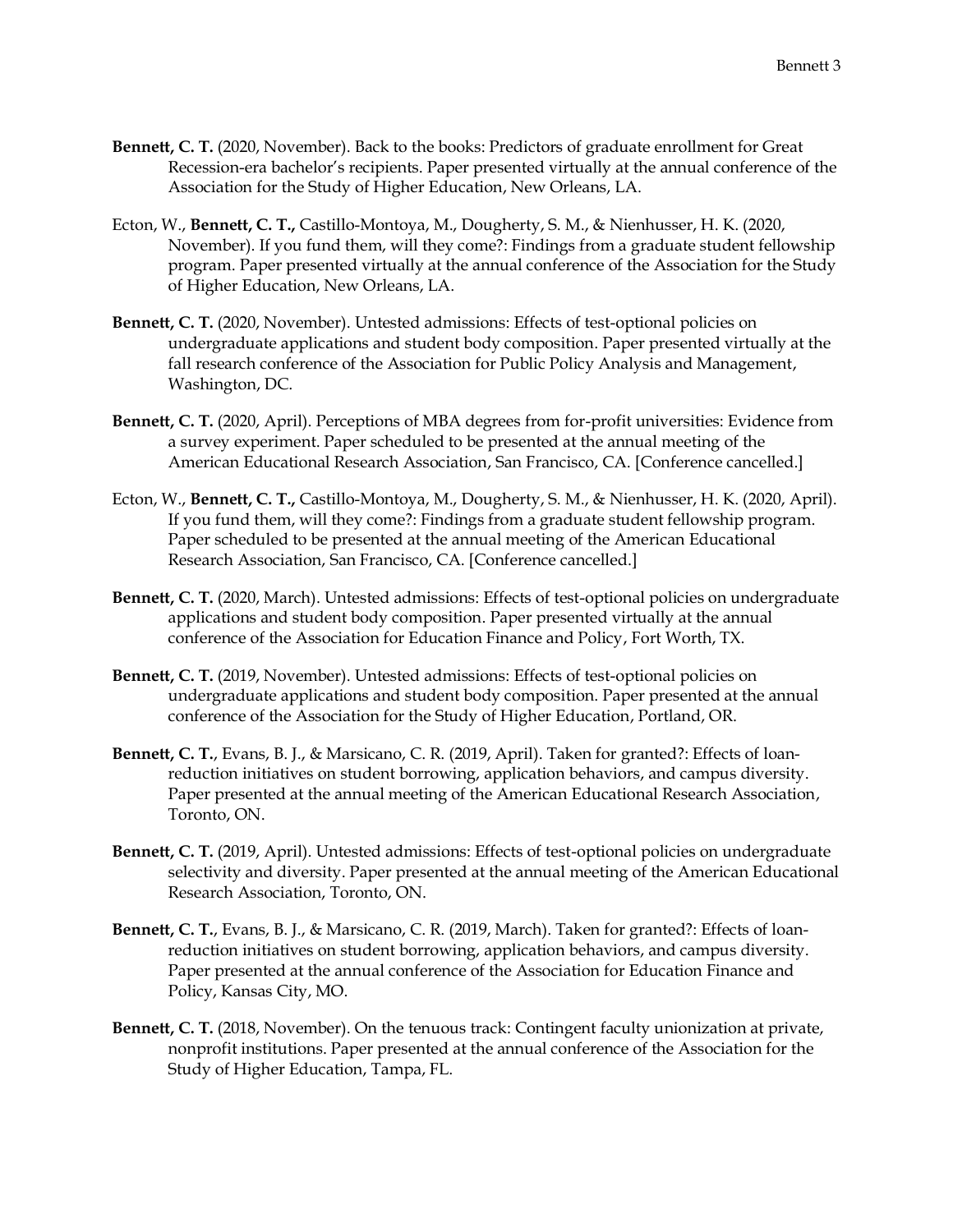- **Bennett, C. T.** (2018, March). Institutional expenditures and economic mobility for college students from low-income backgrounds. Paper presented at the annual conference of the Association for Education Finance and Policy, Portland, OR.
- Kozakowski, W., **Bennett, C. T.**, Boatman, A. R., & Kane, T. J. (2018, March). Pre-college math remediation programs in Tennessee. Paper presented at the annual conference of the Association for Education Finance and Policy, Portland, OR.
- Boatman, A. R. & **Bennett, C. T.** (2017, November). Examining the effects of a statewide high school math remediation course: Evidence from Tennessee's SAILS program. Paper presented at the annual conference of the Association for the Study of Higher Education, Houston, TX.
- **Bennett, C. T.** & Arbeit, C. (2017, November). Growth from abroad: Women in U.S. STEM graduate programs, 2004-2014. Poster presented at the annual conference of the Association for the Study of Higher Education, Houston, TX.
- Boatman, A. R. & **Bennett, C. T.** (2017, November). Examining the causal effects of early intervention in developmental education: Evidence from Tennessee's SAILS program. Paper presented at the fall research conference of the Association for Public Policy Analysis and Management, Chicago, IL.
- **Bennett, C. T.** & Arbeit, C. (2017, April). Growth from abroad: Women in U.S. science and engineering graduate programs, 2004-14. Paper presented at the annual meeting of the American Educational Research Association, San Antonio, TX.
- Einaudi, P. B., **Bennett, C. T.**, & Phou, K. (2016, March). NSF Early Career Doctorates Survey (ECDS): Preliminary findings from the pilot survey. Invited town hall presentation at the annual meeting of the National Postdoctoral Association, Grand Rapids, MI.
- Cominole, M. B., **Bennett, C. T.**, & Caves, L. R. (2013, May). Building a history: Collecting comprehensive employment data in a web-based, multimode survey. Paper presented at the American Association for Public Opinion Research annual conference, Boston, MA.
- Janson, N., **Bennett, C. T.**, Caves, L. R., Cominole, M. B., Shepherd, B. C., & Wine, J. S. (2013, May). Can embedded help text links in web survey items improve data quality? Paper presented at the American Association for Public Opinion Research annual conference, Boston, MA.

# **ADDITIONAL EXPERIENCE**

| U.S. EPA Region 2, New York, NY                                                                  | 2007           |
|--------------------------------------------------------------------------------------------------|----------------|
| Public Affairs Fellow                                                                            |                |
| Quest Scholars Program (precursor to QuestBridge), Stanford, CA<br>Academic Curriculum Counselor | $2004 \& 2005$ |
| U.S. House of Representatives, Washington, DC<br>Congressional Intern for David Price (NC-04)    | 2005           |